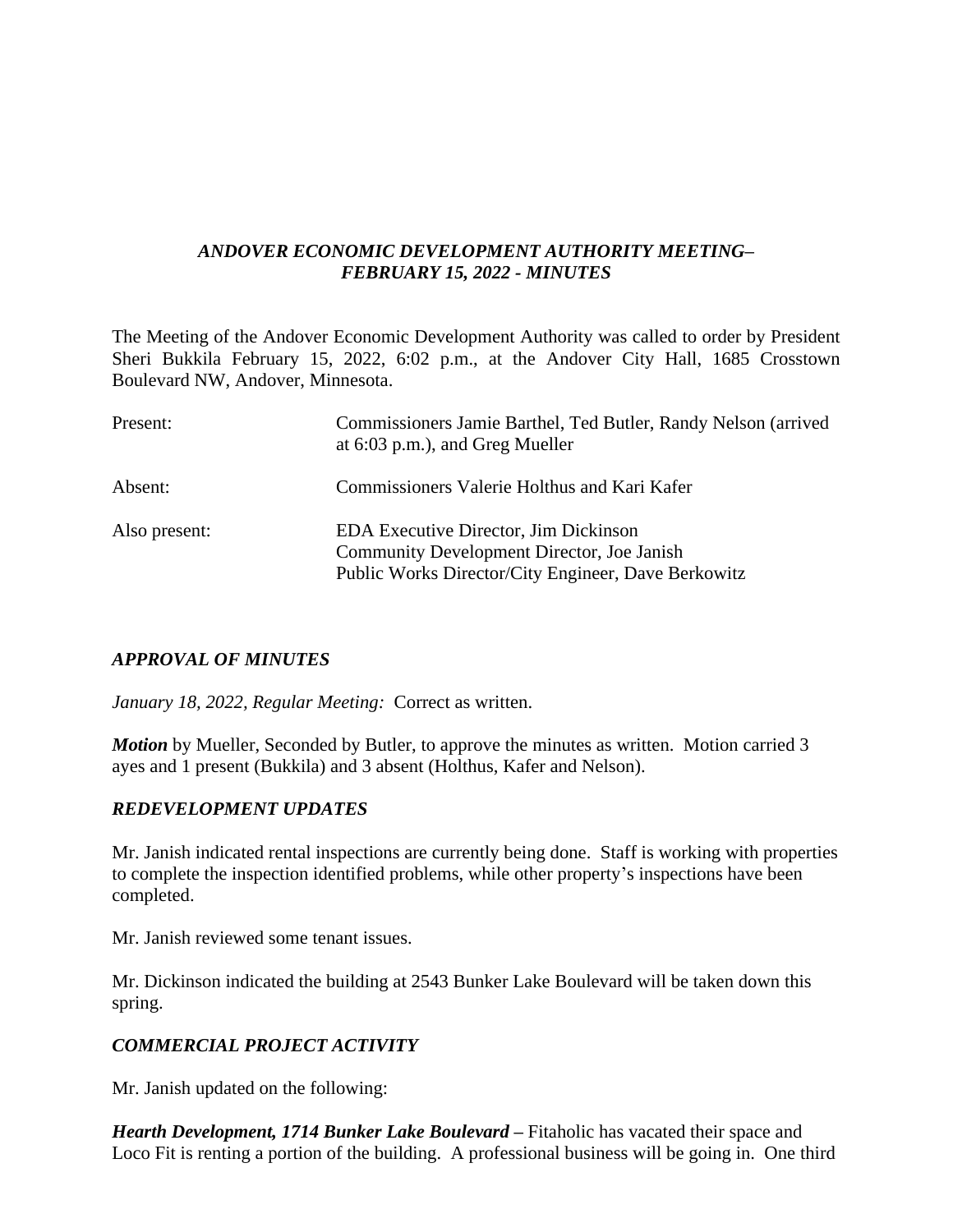*Andover Economic Development Authority Meeting Minutes – February 15, 2022 Page* 2

of the building is still vacant. *Clocktower Commons, 15190 Bluebird Street –* The final building pad location interest is relatively low at this point.

*Andover High School, 2018 Additions and Renovations, 2115 Andover Boulevard –* Activities continue toward wrapping up the project.

*Interest in Hughes Industrial Park –* Interest in this area comes and goes. A 10-acre property east of the park has been on the market and City Council reviewed with the landowner desired roadway connections through the parcel at a past work session. The property has been purchased by the owners of Best Outdoor Services which currently owns a lot nearby. In time they would like to expand to this location but for now they are aware that the property is currently zoned residential and would have to follow a process for any type of expansion. Staff met with the new owners and they "bounced" some ideas off of staff. They are looking at ways to allow for outside storage, continue to rent out the home and not have to build the roadway.

*ABC Mini-Storage/T-Squared (self-storage), 13624 Hanson Boulevard –* City Council approved a CUP for additional mini-storage on a portion of this lot. The buyers of the property had intended to expand the mini-storage. The Building Department is working with the applicant on structural drawings for review. Water, sewer, and site prep is completed. Due to the increase in materials and the timing of approval they are waiting until spring for construction.

*Restaurants/Fast Food –* Currently staff is aware of companies continuing to look for land to locate to in Andover.

## *Tasty Taco, 1574 154th Avenue, Suite 102* – Is open.

*TCF Site* – Andover Station 2016 LLC has acquired the property. The new owner has the list of potential uses allowed. Staff suggested a restaurant or fast food. Staff recently had a meeting with the landowner and a perspective business. Staff provided the feedback from the EDA and has not heard back from the perspective business at this time. The owner of the property continues to work with those interested in the site.

*7 th Avenue and Bunker Lake Boulevard –* Staff has obtained the easement from CenterPoint Energy. Staff has also met with the City of Anoka staff to discuss the traffic signal at  $7<sup>th</sup>$ Avenue. The Planning and Zoning Commission along with City Council has reviewed a sketch plan for the area. At this time the commercial uses are not known. Staff has received the Rezone Request, Preliminary Plat and Commercial Site Plans for the apartment complex and assisted living facility. Staff has reached out to the landowner to have a "Welcome to Andover" sign incorporated at the site. The developer has received a PUD for the site and the Preliminary Plat and rezone are scheduled for the February 15, 2022 City Council meeting.

*Holasek Property –* Staff has been in contact by a multi-family housing developer on this particular property. The multi-family developer has taken comments from the City Council during a work session and are researching options available to add additional commercial to the